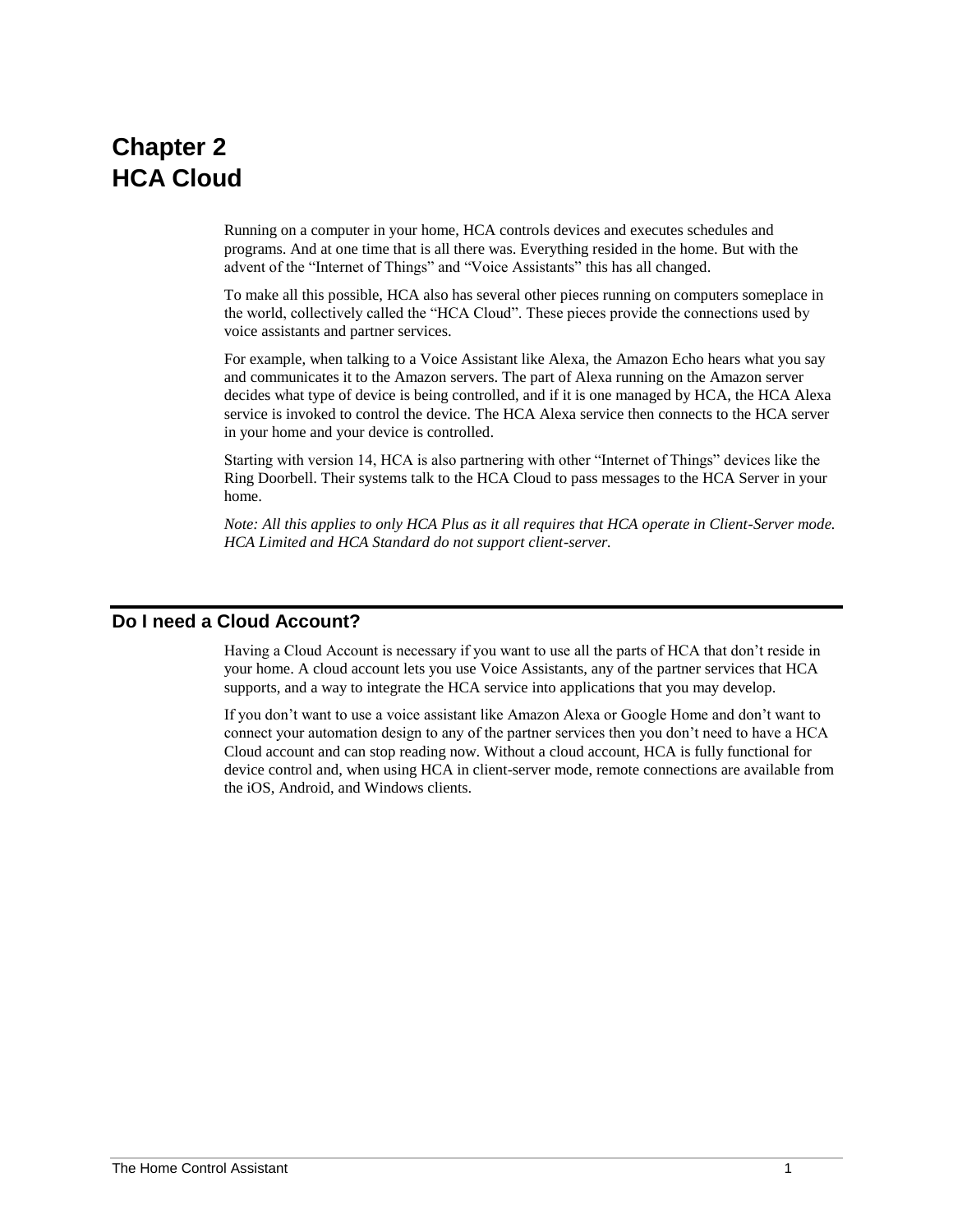### **Do I need to subscribe?**

Yes. A low-cost subscription must be purchased to have all the HCA Cloud services available.

If you want to use a voice assistant – Amazon Alexa or Google Home – or any of the partner services that link their events to HCA, a subscription is needed.

#### How do I subscribe?

After you complete the account creation press the "Account Management" button in the HCA Cloud ribbon category. Log into your account and press the "Renew Subscription" button. This redirects to your PayPal account where you can complete the payment.

# **What can I do with a cloud account?**

An HCA cloud account comes with many features:

- You can choose your own account user name and password.
- You can change your account password at any time.
- You can recover your account password if forgotten.
- It is a secure system as the password to your account isn't stored in your HCA design file.
- All the connections to your HCA Server require permissions and those permissions can be viewed and revoked at any time. You are in control of what services can access your HCA server and you can change that at any time.
- Both the Amazon Alexa and Google-Home voice assistants are supported.
- You can add to your design products made by manufacturers that are HCA Partners and handle messages from those devices.
- You can create your own applications and hardware that interface with your own HCA Server in a much simpler way than previously possible.

# **HCA Partner Services**

By establishing the HCA Cloud, it becomes possible for HCA to partner with other companies and integrate their products into your HCA design. Unlike older products, like UPB or Insteon, these new products are all about communicating with the "Internet of Things" as it is sometimes called.

For example, the Ring Doorbell provides a way that, in additional to all that it does as a doorbell with a video system, it can notify other systems of actions. So not only do you get notified when someone is at the door through the Ring mobile application, HCA is also notified and you can carry out actions that you create using the HCA tools.

For each service or product that HCA partners with there will be a method by which you can authorize HCA to work with their product. The exact steps are different with each system.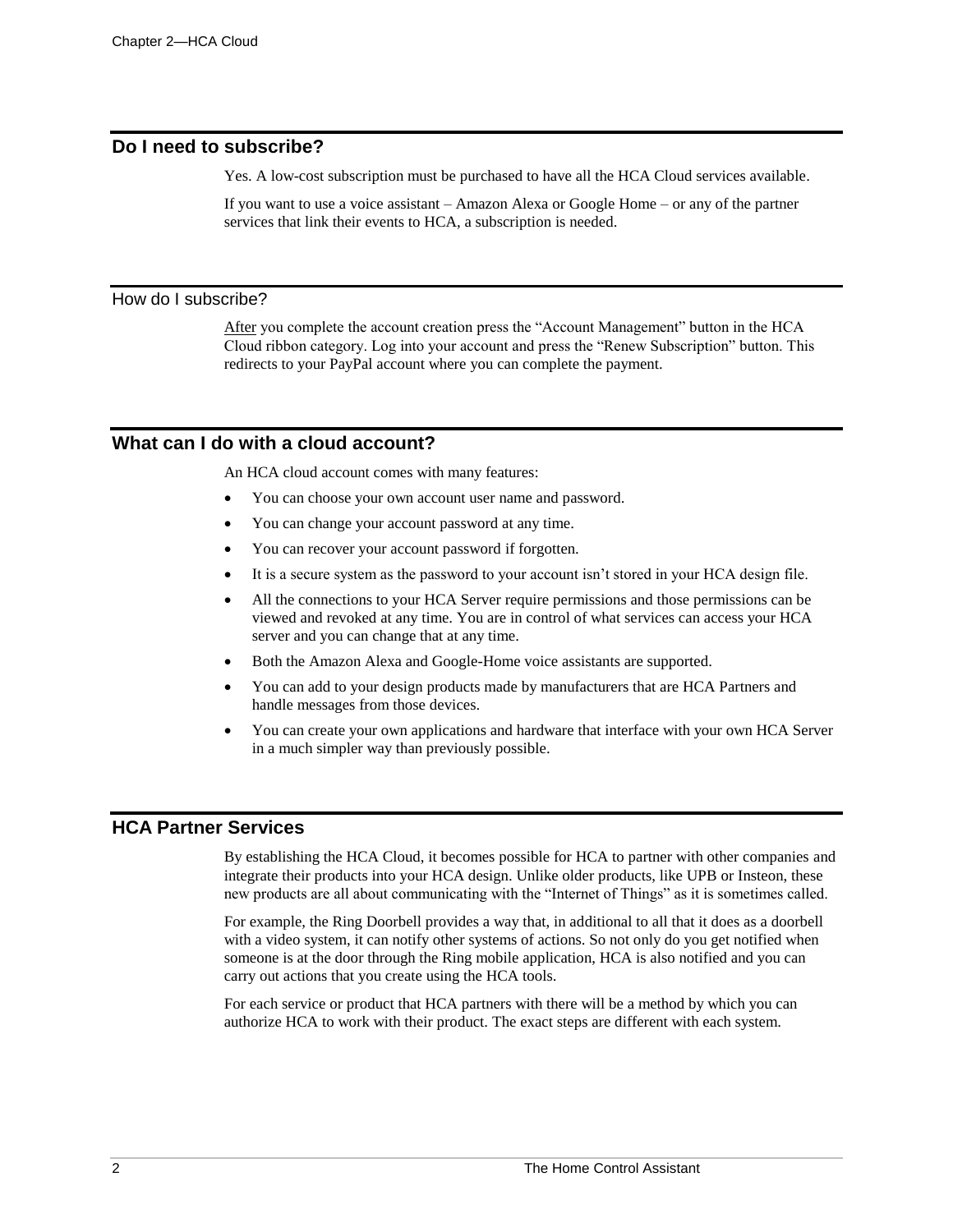Once this connection is made and authorized, then the HCA Server is notified when an event happens and, depending upon the service, information about what happened is passed along. How you handle the event is up to you. In general, a program you designate is started and it provided with whatever information came from the partner service.

**Note**: For each partner service, there is a specific technical note on the procedure to follow.

# **Personal HCA Developer Access**

Using the same facilities used to support partner services, HCA now provides a way for individual users to get access to their own HCA Server using the same cloud interface that HCA provides for partners.

This makes it possible for individual users to create their own hardware and/or applications that connect to and control their own design.

This is called the "HCA Developer Service" and is described in its own technical note.